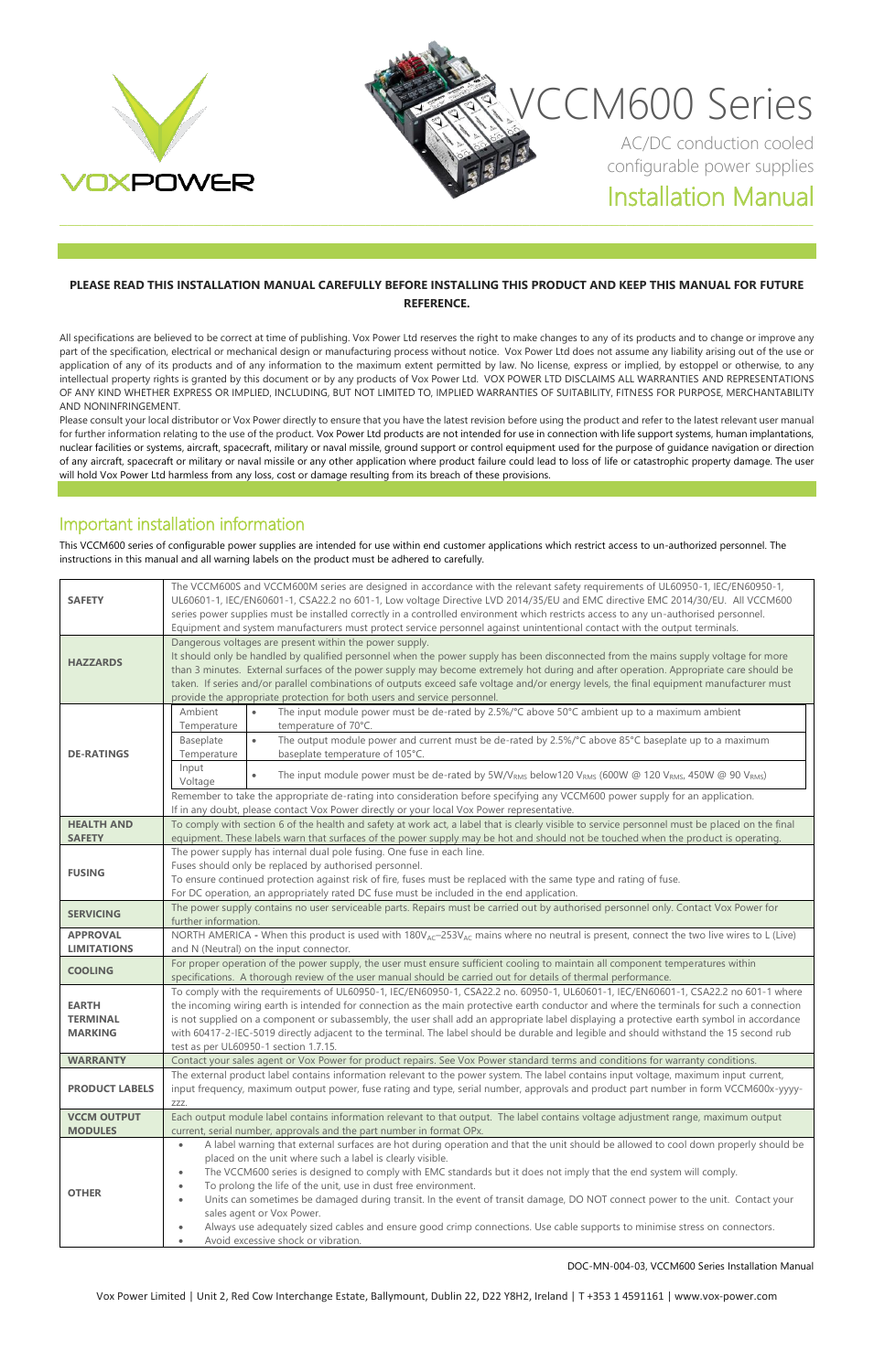# Specifications

| <b>INPUT MODULE SPECIFICATION SUMMARY</b> |                                                                                                          |     |                |     |                  |
|-------------------------------------------|----------------------------------------------------------------------------------------------------------|-----|----------------|-----|------------------|
| Parameter                                 | <b>Details</b>                                                                                           | Min | <b>Typical</b> | Max | <b>Units</b>     |
| AC Input Voltage                          | Nominal range is 100V <sub>RMS</sub> to 240V <sub>RMS</sub>                                              | 85  |                | 264 | V <sub>RMS</sub> |
| <b>AC Input Frequency</b>                 | Contact factory for 400Hz operation.                                                                     | 47  | 50/60          | 63  | Hz               |
| DC Input Voltage                          |                                                                                                          | 120 |                | 370 | $V_{DC}$         |
| <b>Output Power Rating</b>                | De-rate linearly from 600Watts at 120V <sub>RMS</sub> to 425Watts at 85V <sub>RMS</sub>                  |     |                | 600 | Watts            |
| Input Current                             | 600 Watts output at 120 Vrms input                                                                       |     |                | 6   | Amps             |
| Fusing                                    | Each line fused (5x20 Fast acting)                                                                       |     |                | 8   | Amps             |
| Power Factor                              |                                                                                                          |     | 0.99           |     |                  |
| <b>Size</b>                               | 177.8 (L) x 101.6 (W) x 41.0 (see diagram for tolerance details)                                         |     |                |     | mm               |
| Weight                                    | 650 + 100 per output module                                                                              |     |                |     | Grams            |
| Note 1.                                   | VCCM input modules can only be used with VCCM output modules and must not be used for any other purpose. |     |                |     |                  |
| Note 2.                                   | Only use a power source of the type indicated on the product label.                                      |     |                |     |                  |

|              |            |                                                                                                                                              |      | <b>OUTPUT MODULE SPECIFICATION SUMMARY</b> |                |               |              |              |                      |                                          |
|--------------|------------|----------------------------------------------------------------------------------------------------------------------------------------------|------|--------------------------------------------|----------------|---------------|--------------|--------------|----------------------|------------------------------------------|
| <b>MODEL</b> | Min.       | Output Voltage<br>Nom.                                                                                                                       | Max. | Output<br>Current                          | Rated<br>Power | Peak<br>Power | Load<br>Reg. | Line<br>Reg. | <b>Cross</b><br>Reg. | Ripple<br>8 <sub>4</sub><br><b>Noise</b> |
| <b>OPA</b>   | 1.5V       | 5V                                                                                                                                           | 7.5V | 25A                                        | 125W           | 187.5W        | ±50mV        | ±5mV         | ±10mV                | $50mV_{PP}$                              |
|              |            |                                                                                                                                              |      |                                            |                |               |              |              |                      |                                          |
| <b>OPB</b>   | 4.5V       | 12V                                                                                                                                          | 15V  | 15A                                        | 150W           | 225W          | ±100mV       | ±12mV        | ±24mV                | $120mV_{PP}$                             |
| <b>OPC</b>   | 9V         | <b>24V</b>                                                                                                                                   | 30V  | 7.5A                                       | 150W           | 225W          | ±150mV       | ±24mV        | ±48mV                | 240mV <sub>PP</sub>                      |
| <b>OPD</b>   | <b>18V</b> | <b>48V</b>                                                                                                                                   | 58V  | 3.75A                                      | <b>150W</b>    | 217.5W        | ±300mV       | ±48mV        | ±96mV                | $480mV_{PP}$                             |
| Note 1.      |            | VCCM output modules can only be used with VCCM series input modules and must not be used for any other purpose.                              |      |                                            |                |               |              |              |                      |                                          |
| Note 2.      |            | VCCM output modules must be used within their ratings at all times. Please review product datasheet and user manual for further information. |      |                                            |                |               |              |              |                      |                                          |

|                           | <b>SAFETY SPECIFICATIONS</b>                        |            |              |                          |
|---------------------------|-----------------------------------------------------|------------|--------------|--------------------------|
| Parameter                 | <b>Details</b>                                      | <b>Max</b> | <b>Units</b> | <b>Notes</b>             |
|                           | Input to Output (2 MOPP)                            | 4000       | $V_{AC}$     |                          |
|                           | Input to J2 standby control (2 MOPP)                | 4000       | $V_{AC}$     |                          |
| <b>Isolation Voltages</b> | Input to Chassis (1 MOPP)                           | 1500       | $V_{AC}$     |                          |
|                           | Global signals (J3) to Output/Chassis               | 500        | $V_{DC}$     |                          |
|                           | Output to Output/Chassis (Standard modules)         | 500        | $V_{DC}$     |                          |
|                           | Output to Output/Chassis (BF Rated modules, 1 MOPP) | 1500       | $V_{AC}$     |                          |
| Earth Leakage Current     | INDUSTRIAL: Normal condition, 264Vac, 63Hz, 25°C    | 1500       | <b>uA</b>    |                          |
|                           | MEDICAL: Normal condition, 264Vac, 63Hz, 25°C       | 200        | <b>uA</b>    |                          |
| Touch Leakage Current     | Standard modules NC/SFC                             | 20/200     | uA           |                          |
| Patient Leakage Current   | Standard modules 264Vac, 63Hz, 25°C NC/SFC          | -----      | <b>uA</b>    | <b>Not</b><br>applicable |

| <b>INSTALLATION SPECIFICATIONS</b> |                        |                            |                                     |  |  |  |
|------------------------------------|------------------------|----------------------------|-------------------------------------|--|--|--|
| Parameter                          | <b>Details</b>         | Parameter                  | <b>Details</b>                      |  |  |  |
| Equipment class                    |                        | Flammability Rating        | $94V - 2$                           |  |  |  |
| Overvoltage category               | Ш                      | Ingress protection rating  | IP10                                |  |  |  |
| Material Group                     | IIIb (indoor use only) | ROHS compliance            | 2011/65/EU                          |  |  |  |
| Pollution degree                   |                        | Intended usage environment | Home Healthcare (M)/ Industrial (S) |  |  |  |

|                  | <b>ENVIRONMENTAL SPECIFICATIONS</b>                                       |        |                 |             |                |                             |
|------------------|---------------------------------------------------------------------------|--------|-----------------|-------------|----------------|-----------------------------|
|                  |                                                                           |        | Non-Operational |             | Operational    |                             |
| <b>Parameter</b> | <b>Details</b>                                                            | Min    | Max             | Min         | Max            | <b>Units</b>                |
| Air              | Operational limits subject to appropriate de-ratings                      | $-51$  | $+85$           | $-40^{(1)}$ | 70             | $^{\circ}C$                 |
| Temperature      |                                                                           |        |                 |             |                |                             |
| Humidity         | Relative, non-condensing                                                  | 5      | 95              | 5           | 95             | $\%$                        |
| Altitude         |                                                                           | $-200$ | 5000            | $-200$      | 3000           | m                           |
| Shock            | EN $60068 - 2 - 27$ : Half sine, 3 axes, 3 positive & 3 negative.         |        | 50, 11          |             | 30,18          | g, mS                       |
|                  | 810G: Method 516.6, Procedure IV, Transit drop                            |        |                 |             |                |                             |
| Vibration        | EN 60068-2-6: Sine, 10 - 500 Hz, 3 axes, 1 oct/min., 10 cycles each axis  |        |                 |             | $\overline{c}$ | g                           |
|                  | EN 60068-2-64: Random, 5 - 500 Hz, 3 axes, 30 min.                        |        | 0.02, 2.56      |             | 0.0122,1       | $q^2$ /Hz, g <sub>RMS</sub> |
|                  | 810G: Method 514.6, Procedure I (General Vibration)                       |        |                 |             |                |                             |
|                  | Category 4 (Trucks & Trailers, Composite wheeled vehicle), Figure 514.6C- |        |                 |             |                |                             |
|                  | 3.                                                                        |        |                 |             |                |                             |
|                  | Category 7 (Aircraft, Jet cargo), Figure 514.6C-5 General exposure        |        |                 |             |                |                             |
|                  | Category 24, (All, Minimum integrity) Figure 514.6E-1                     |        |                 |             |                |                             |
| Thermal          |                                                                           | $-51$  |                 |             |                | $^{\circ}C$                 |
| shock            | MIL-STD-810G Method 503.5 Procedure I-C. Multi-cycle. 3 shocks.           |        | 85              |             |                |                             |
| Notes            | Some specifications may not be met below -20°C.<br>1.                     |        |                 |             |                |                             |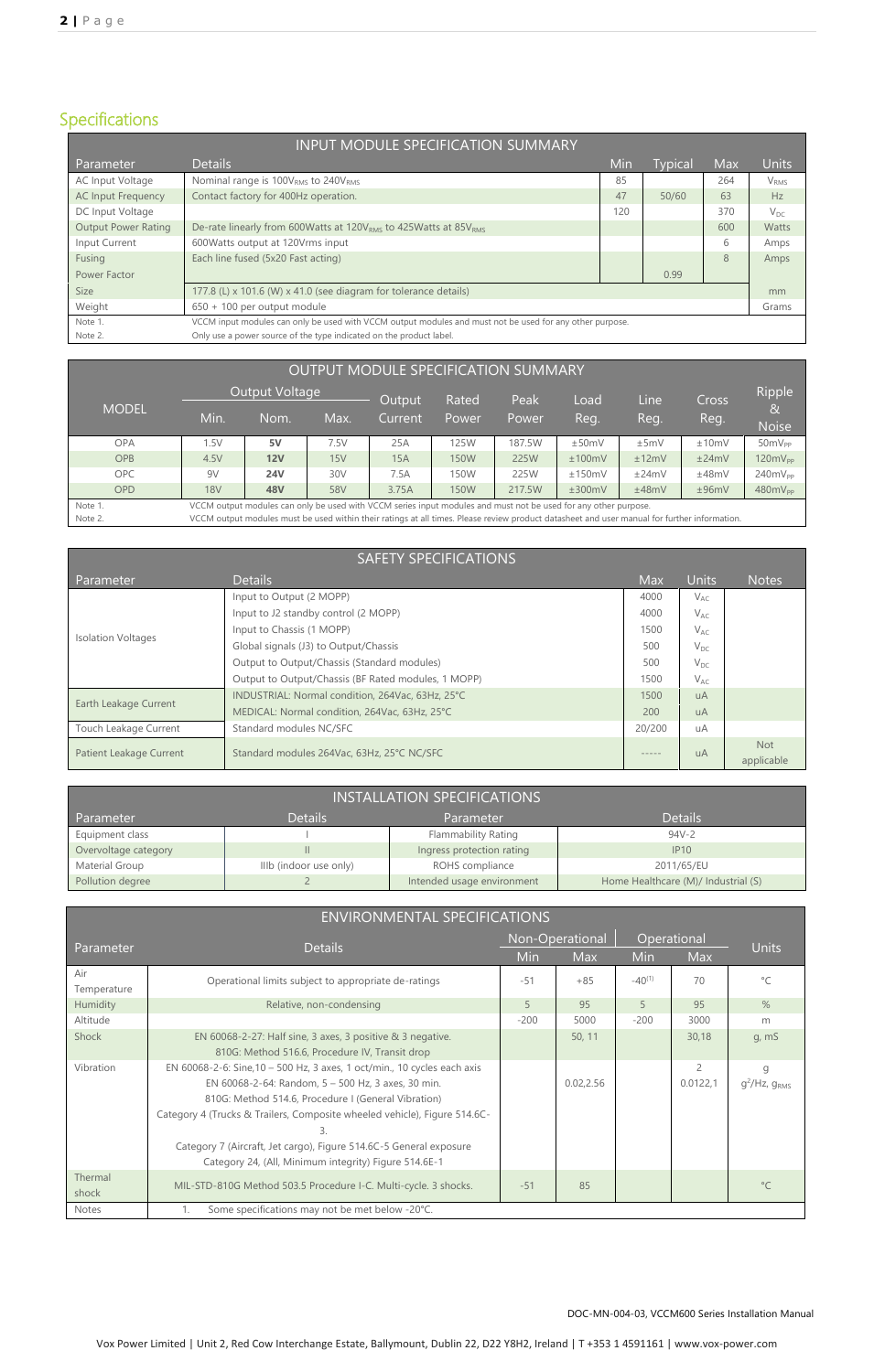# Mechanical Dimensions and Mounting